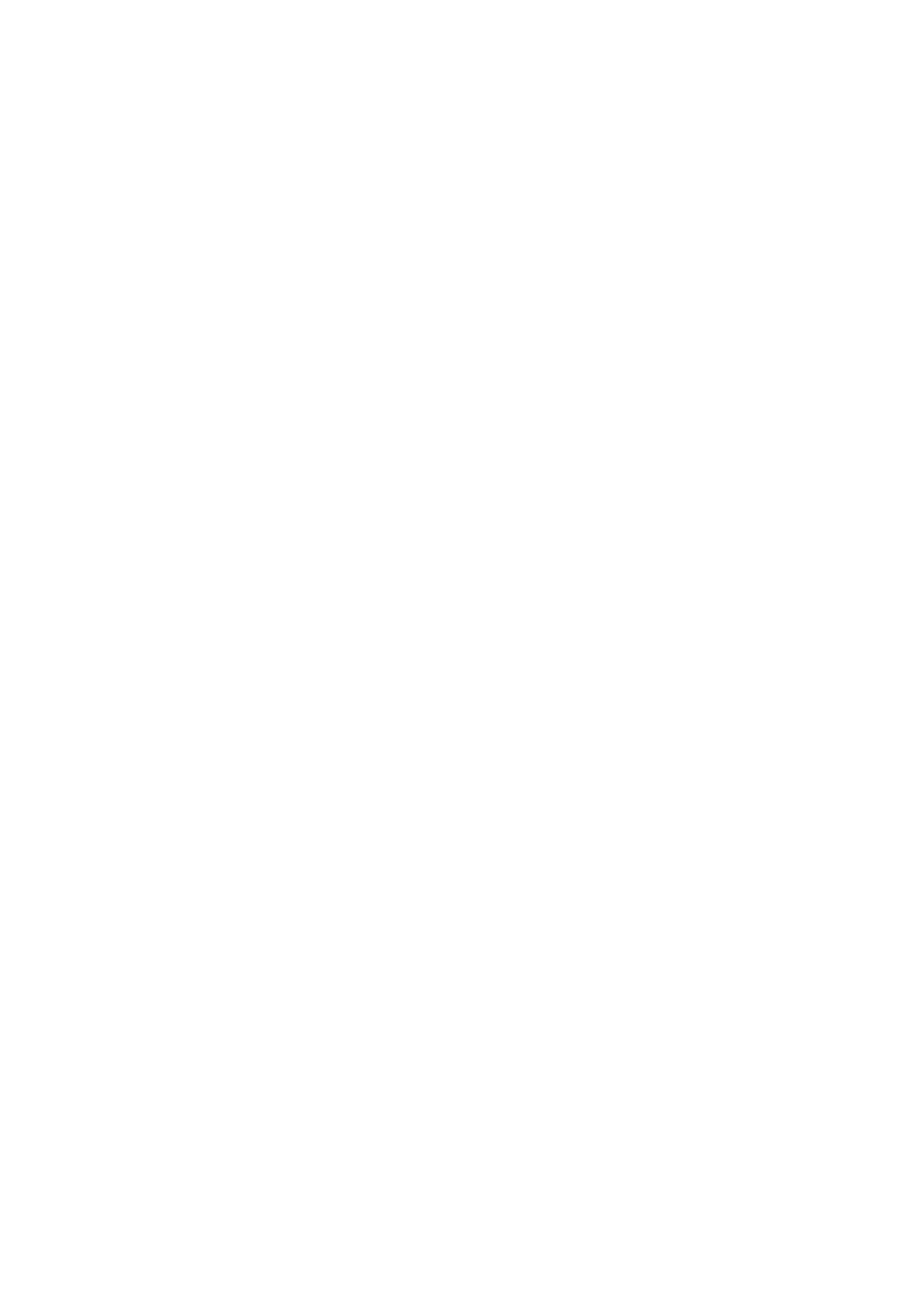This leaflet contains information about the use of ketamine oral solution for the management of severe pain.

### **What is ketamine?**

Ketamine is normally used as an anaesthetic for short operations. Very small doses can help control pain that has not responded to standard treatment. It is particularly effective in pain caused by nerve damage and reduced blood supply.

### **How do I take it?**

Ketamine should be taken by mouth at regular intervals as prescribed by your doctor. It is a liquid and can have a bitter taste. Drinking a soft drink straight after taking the medicine can help disguise this.

### **What if I forget to take a regular dose?**

- Take the dose as soon as you remember. Do not take a double dose to make up for the missed one.
- If you are sick within one hour of taking the dose, repeat the dose when you feel better.
- If you miss more than one dose through being unwell, contact your doctor or nurse.

# **Are there any side-effects from taking ketamine?**

#### **Ketamine may make you feel more:**

• Sleepy than normal.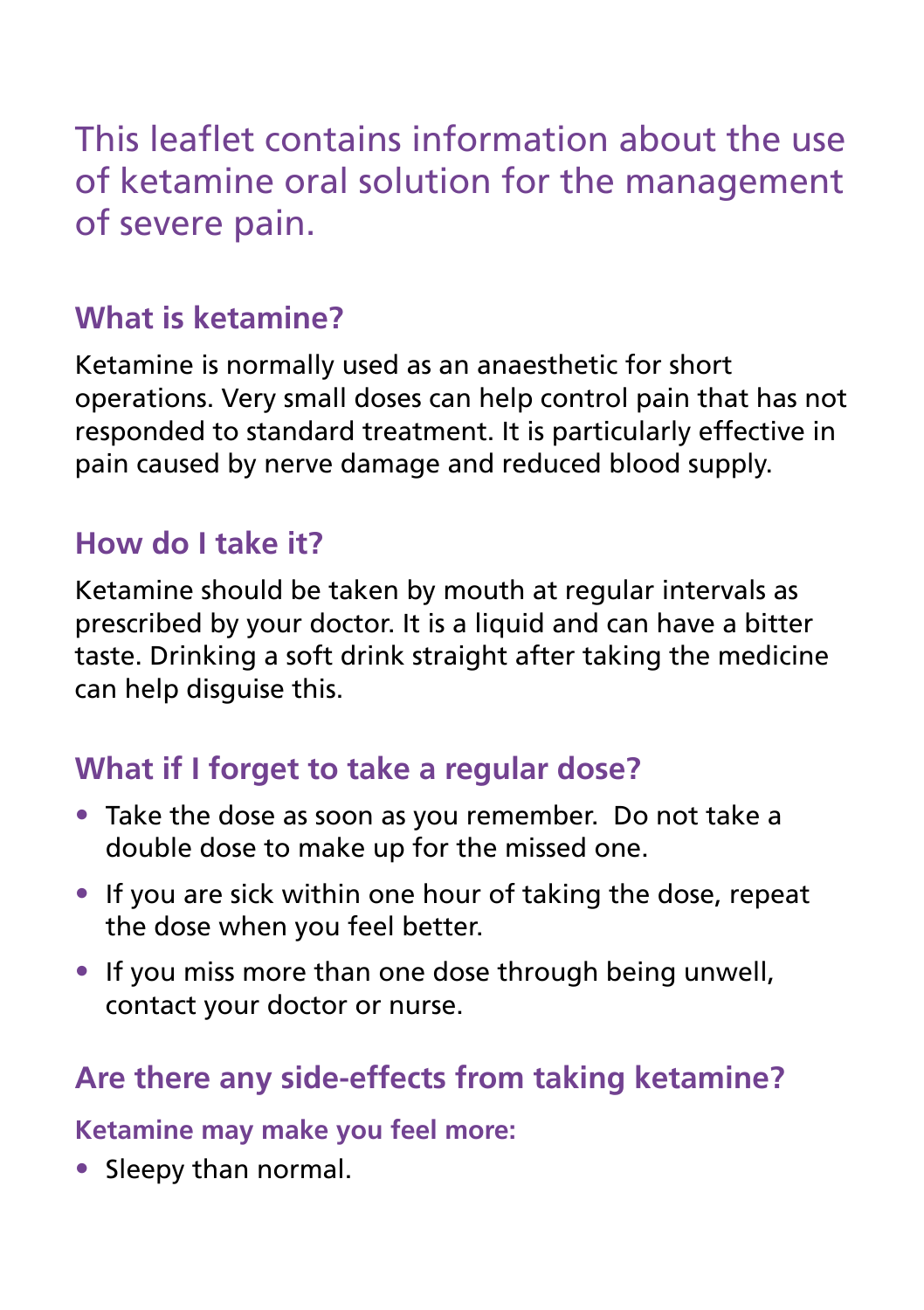- Make it difficult to concentrate.
- Make you feel more confused, anxious, restless or have vivid dreams.
- It can also cause urine symptoms, similar to cystitis.

If you notice **any** of these side-effects since starting ketamine, always tell your doctor or nurse. They can often be helped with the addition of another medicine.

**Do not stop taking ketamine suddenly without talking to your doctor first.**

#### **How long will I need to take ketamine?**

This will depend on why you were started on ketamine and how your pain responds to it.

### **What will happen with my other medicines?**

Ketamine should not affect your other medicines; however, you may need to have the dose of other painkillers reduced if the ketamine works well for your pain.

#### **Signs you may be on too high a dose of a strong painkiller like morphine, oxycodone or fentanyl are:**

- More sleepy than usual.
- Feeling sick most of the time.
- Restlessness or jumpiness.
- Bad dreams.

If you notice any of these symptoms, contact your doctor or nurse.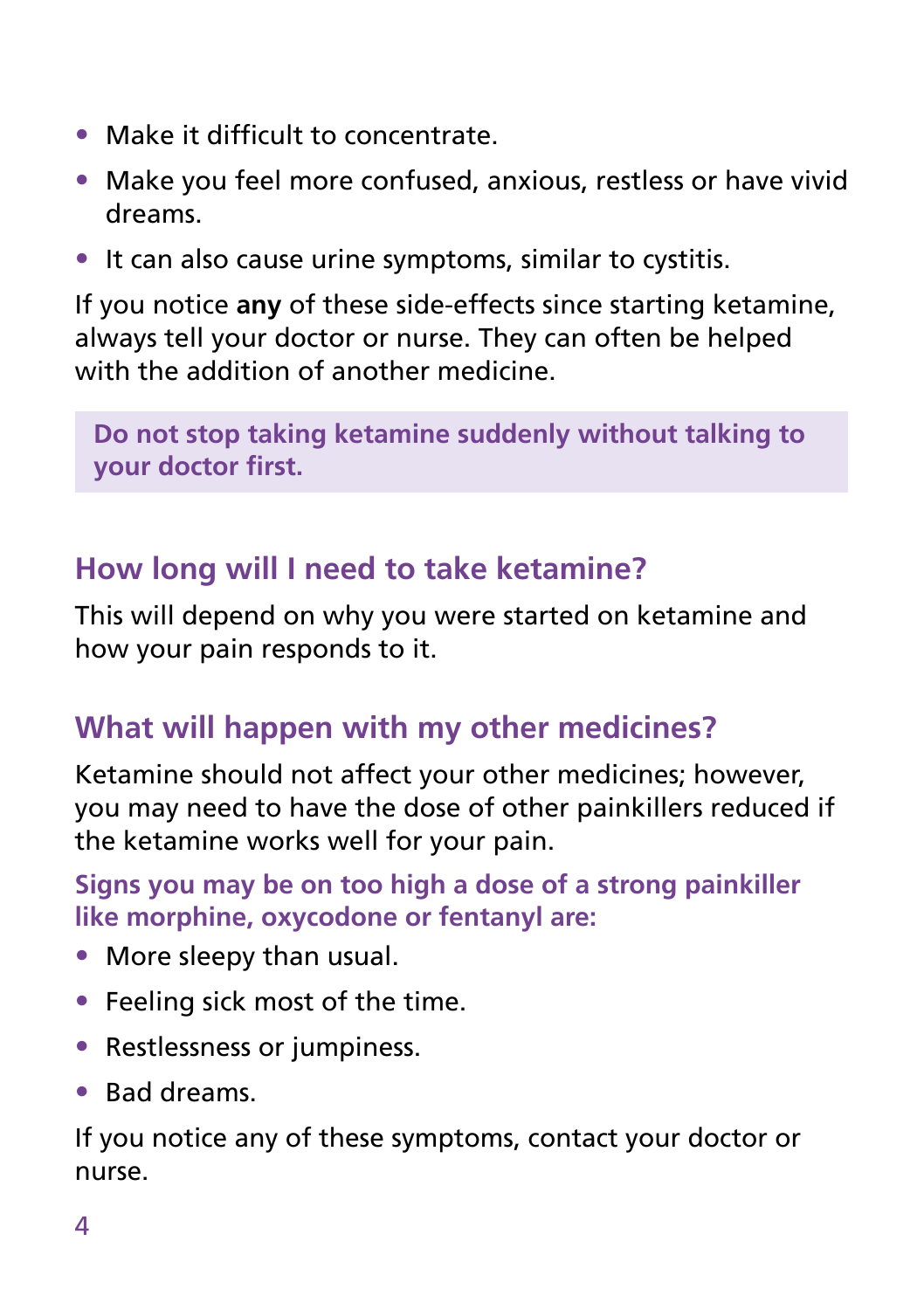#### **Can I drive?**

**You should not drive when starting ketamine.** This can then be discussed with your doctor.

#### **Can I drink alcohol?**

You can drink alcohol in moderation but it may make you feel more drowsy. This may affect your ability to drive or operate machinery.

## **How do I get further supplies?**

The hospital team will arrange for ongoing supply of ketamine from your local chemist.

# **Contact details for future supply:** ................................................................................................... ................................................................................................... ................................................................................................... ....................................................................................................

#### **Who should I contact for further information?**

Please speak to your doctor prescribing ketamine or specialist nurse / GP if you have more questions.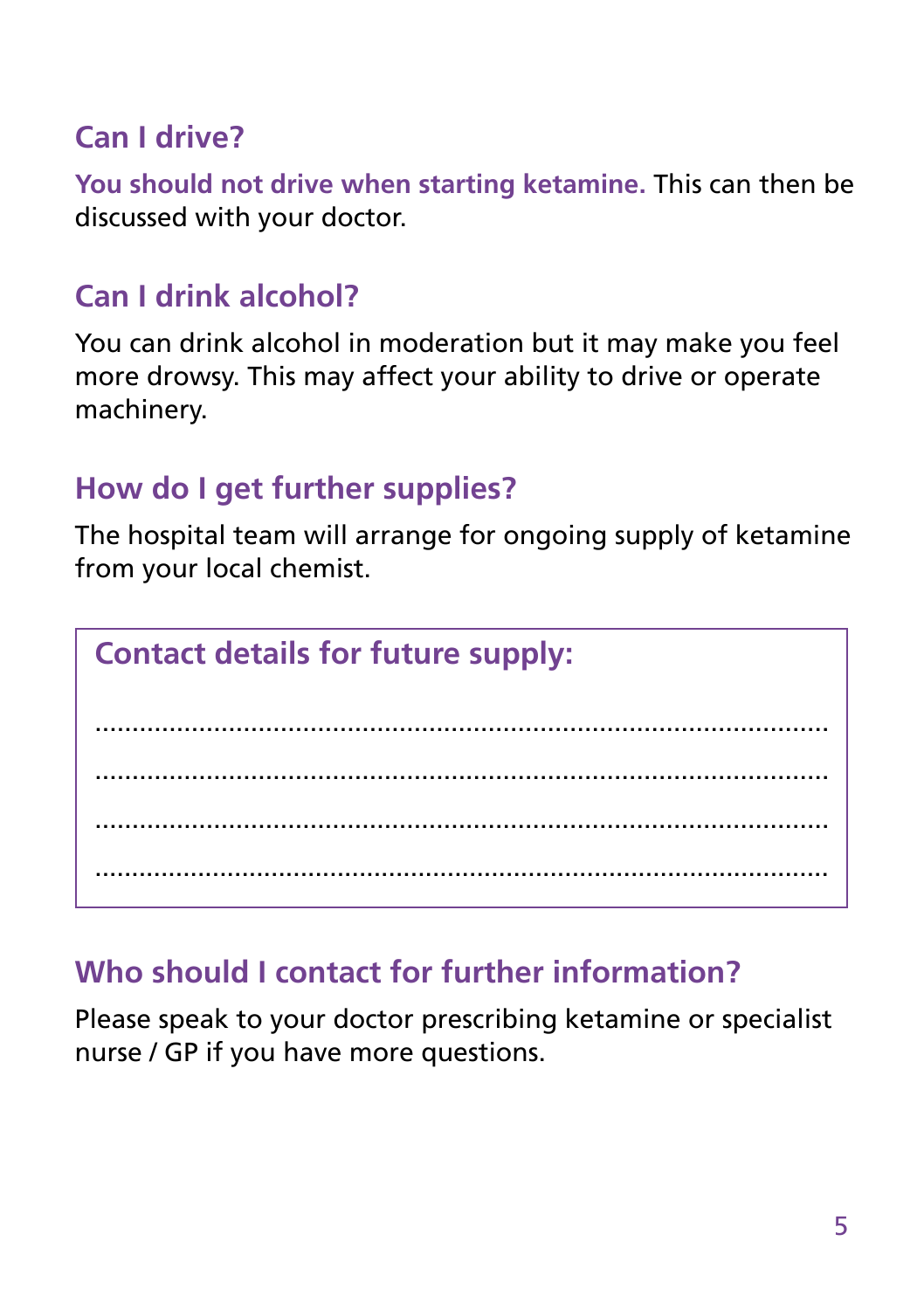#### **Ketamine does not hold a product licence for the treatment of pain**

#### **What is a product licence?**

A government department called **'Medicines and Healthcare Products Regulatory Agency' (MHRA)** issues product licenses. In order to get a license, the manufacturer of a medicine needs to show evidence to the MHRA to show that the medicine works for the illness, does not have too many sideeffects and is made to a high standard.

Ketamine does not have a product licence for pain because the manufacturer has not yet applied for one. It is licensed for other uses. There are a number of reports in the medical journals of people using ketamine for pain and it has been shown to be safe and effective.

Your doctor is aware that ketamine does not hold a product license for this use but feels it will help to improve your pain.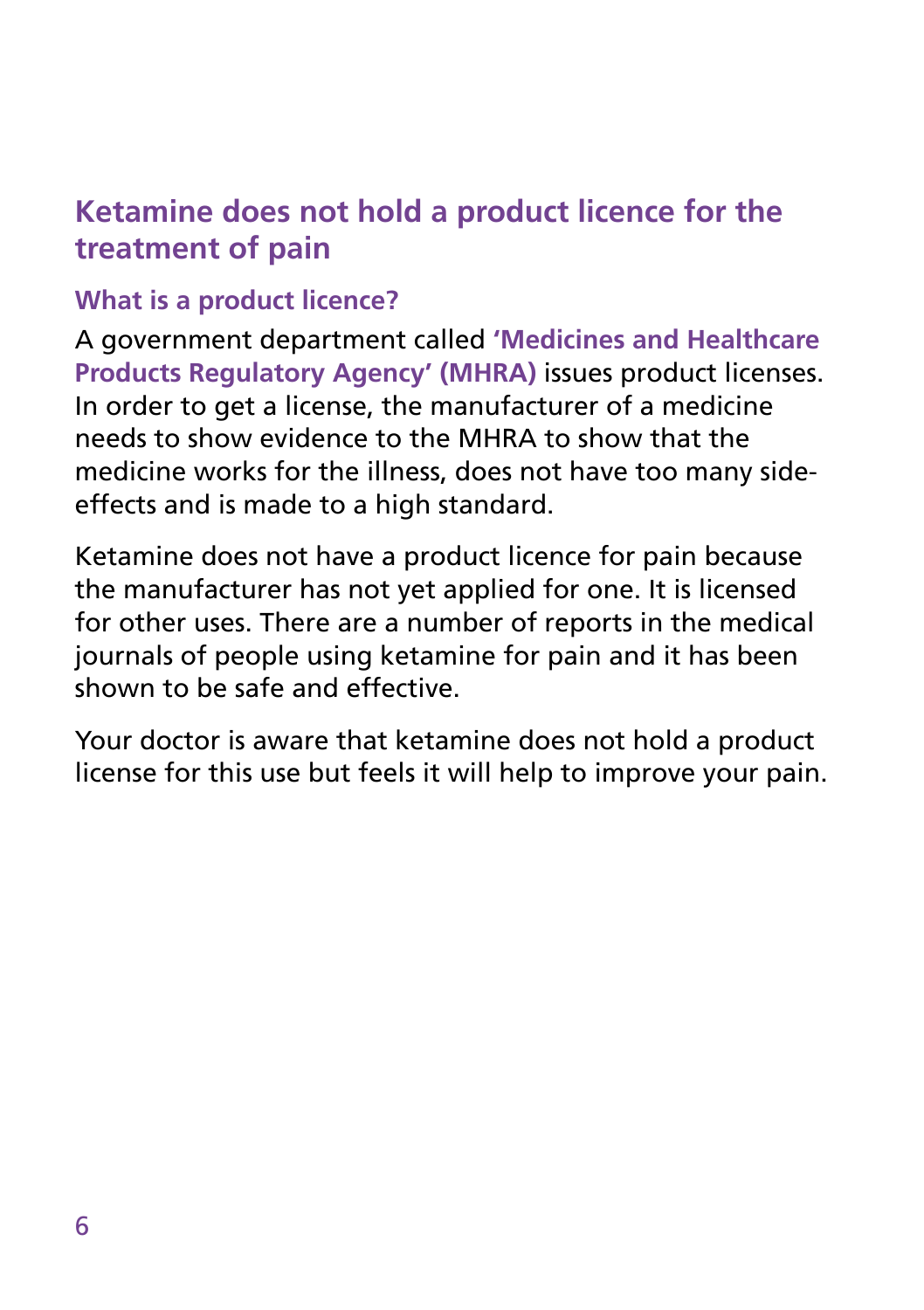## **Personal Notes**